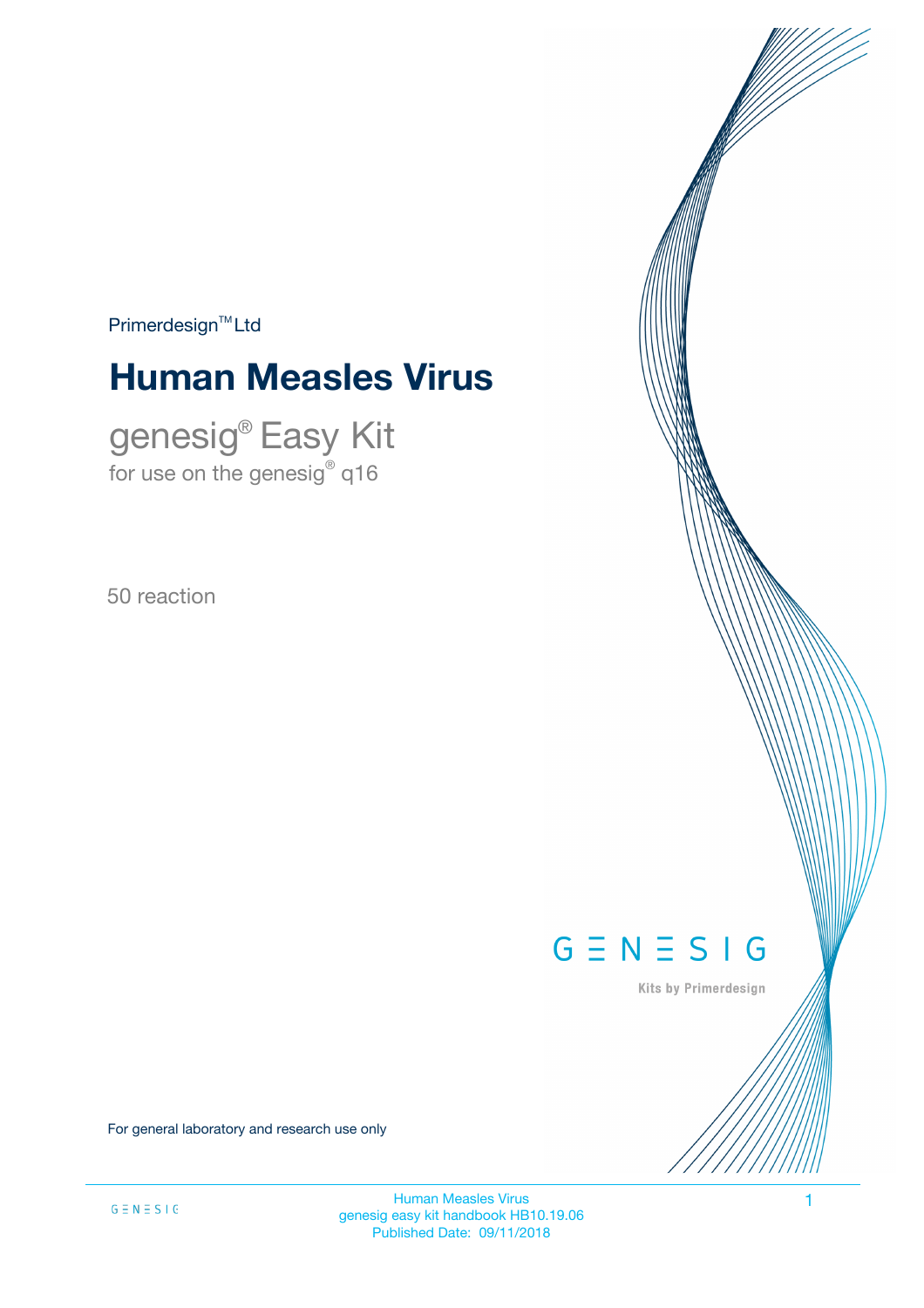# genesig® Easy: at a glance guide

#### **For each RNA test**

| Component                | <b>Volume</b>  | Lab-in-a-box pipette |  |
|--------------------------|----------------|----------------------|--|
| HMV primer/probe mix     | 5 <sub>µ</sub> |                      |  |
| Your RNA sample          | 5 <sub>µ</sub> |                      |  |
| oasig OneStep Master Mix | 10 µl          |                      |  |

#### **For each positive control**

| Component                 | Volume         | Lab-in-a-box pipette |  |
|---------------------------|----------------|----------------------|--|
| HMV primer/probe mix      | 5 <sub>µ</sub> |                      |  |
| Positive control template | 5 <sub>µ</sub> |                      |  |
| oasig OneStep Master Mix  | 10 µl          |                      |  |

#### **For each negative control**

| Component                | <b>Volume</b>  | Lab-in-a-box pipette |   |
|--------------------------|----------------|----------------------|---|
| HMV primer/probe mix     | 5 <sub>µ</sub> |                      |   |
| <b>Water</b>             | 5 <sub>µ</sub> |                      | Ē |
| oasig OneStep Master Mix | 10 µl          |                      |   |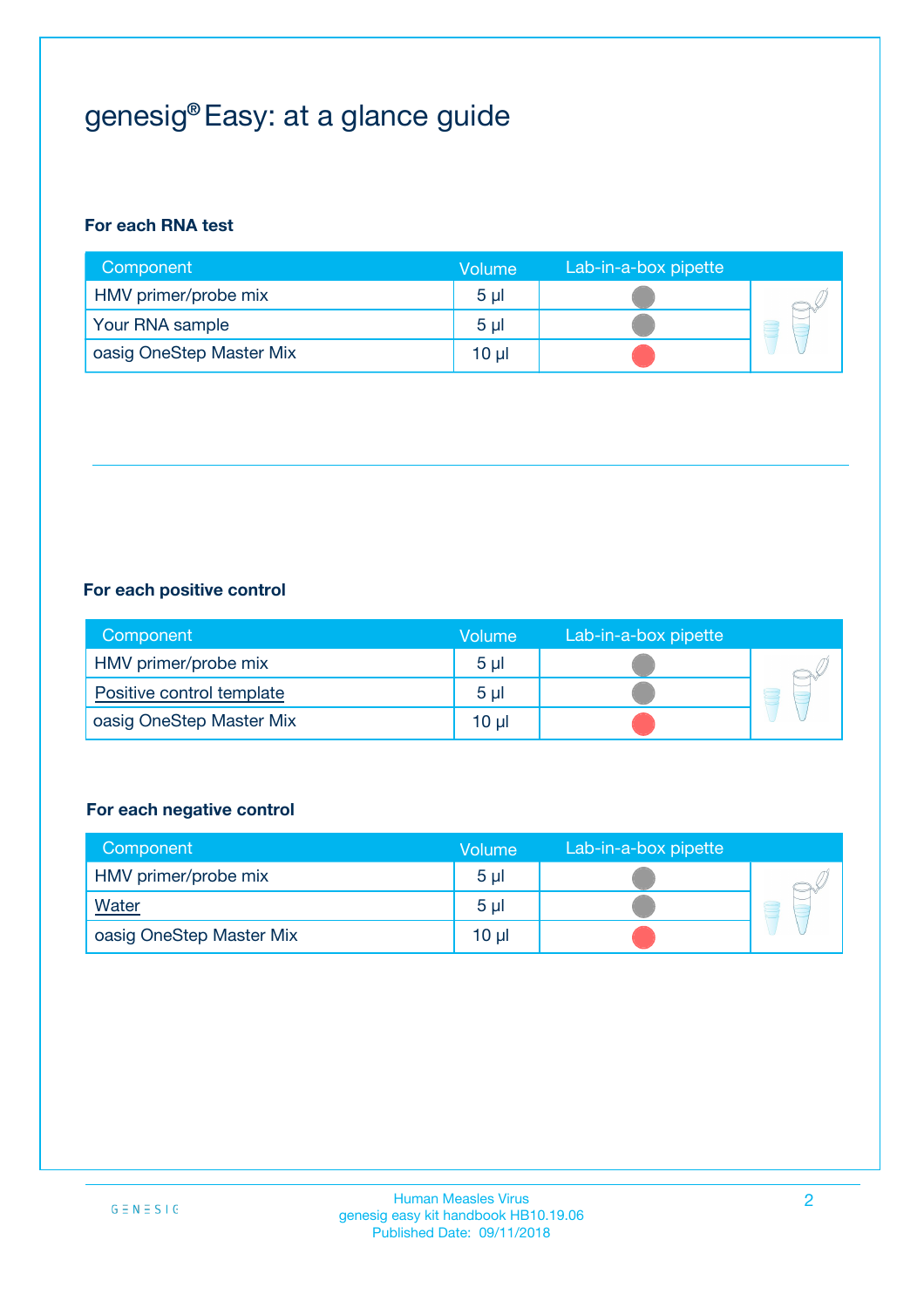## Kit Contents



## Reagents and equipment to be supplied by the user

#### **genesig® q16 instrument**

#### **genesig® Easy Extraction Kit**

This kit is designed to work well with all processes that yield high quality RNA and DNA but the genesig Easy extraction method is recommended for ease of use.

#### **genesig® Lab-In-A-Box**

The genesig Lab-In-A-Box contains all of the pipettes, tips and racks that you will need to use a genesig Easy kit. Alternatively if you already have these components and equipment these can be used instead.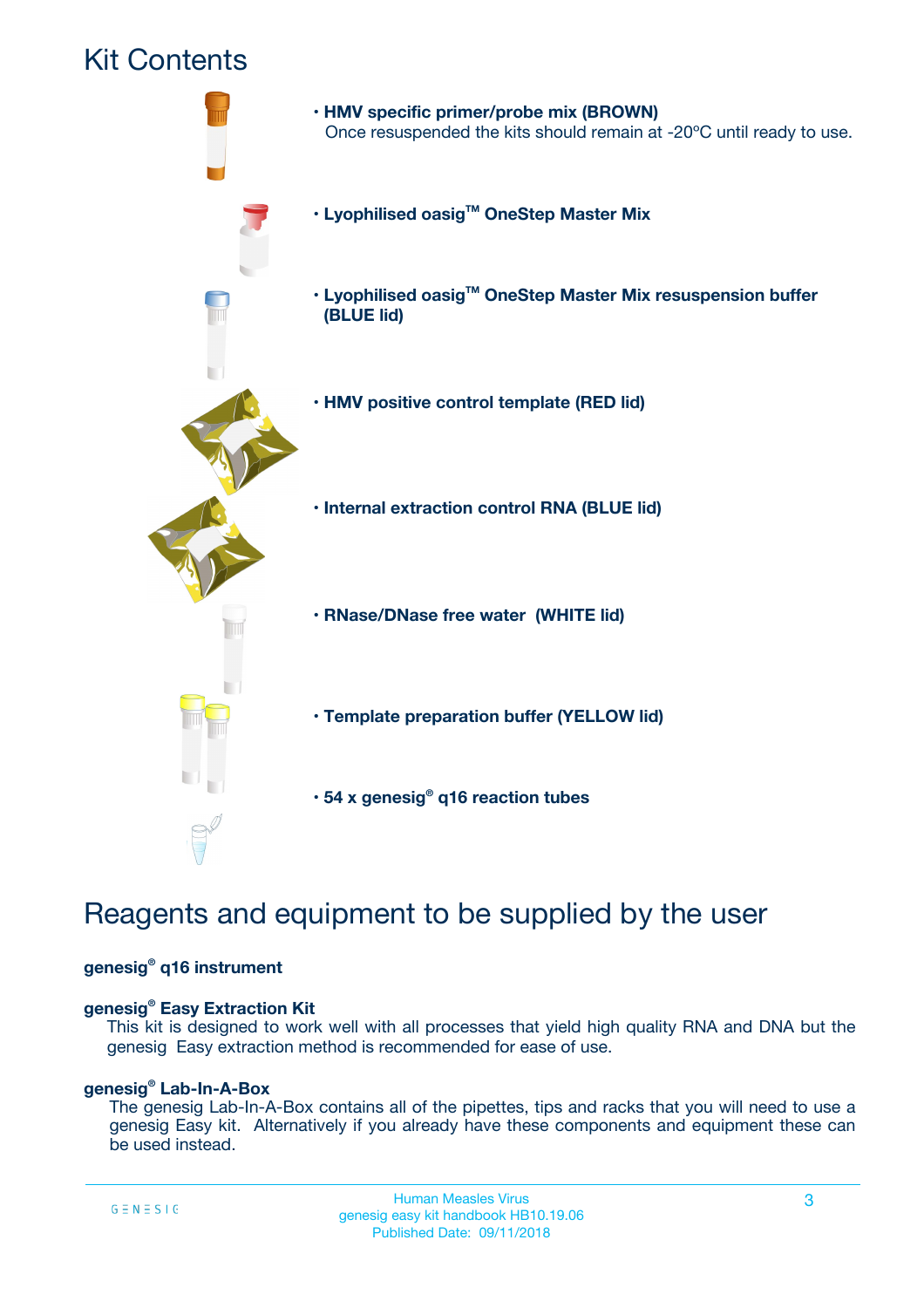## Step-by-step guide

### 1. Resuspend the test components



Use the blue pipette to transfer 500µ**l\*** of the oasig OneStep Master Mix resuspension buffer into the tube of lyophilised oasig OneStep Master Mix and mix well by gently swirling.

**\***Transfering 525µl of the oasig OneStep Master Mix resuspension buffer to your oasig OneStep Master Mix (instead of the 500µl recommended above) will enable you to take full advantage of the 50 reactions by accounting for volume losses during pipetting. In order to do so with the genesig Easy fixed volume pipettes use 1x blue, 2x red and 1x grey pipettes to make the total volume. Please be assured that this will not adversely affect the efficiency of the test.



Then use the blue pipette to transfer 500µl of water into the brown tube labelled HMV primers/probe. Cap and shake tube to mix. A thorough shake is essential to ensure that all components are resuspended. **Failure to mix well can produce poor kit performance.**

These components are now ready to use.

Store them in the freezer from hereon.

#### Top tip

- Ensure that the primer/probe mix is mixed thoroughly before each use by shaking.
- Once resuspended do not expose genesig Easy kit to temperatures above -20°C for longer than 30 minutes at a time.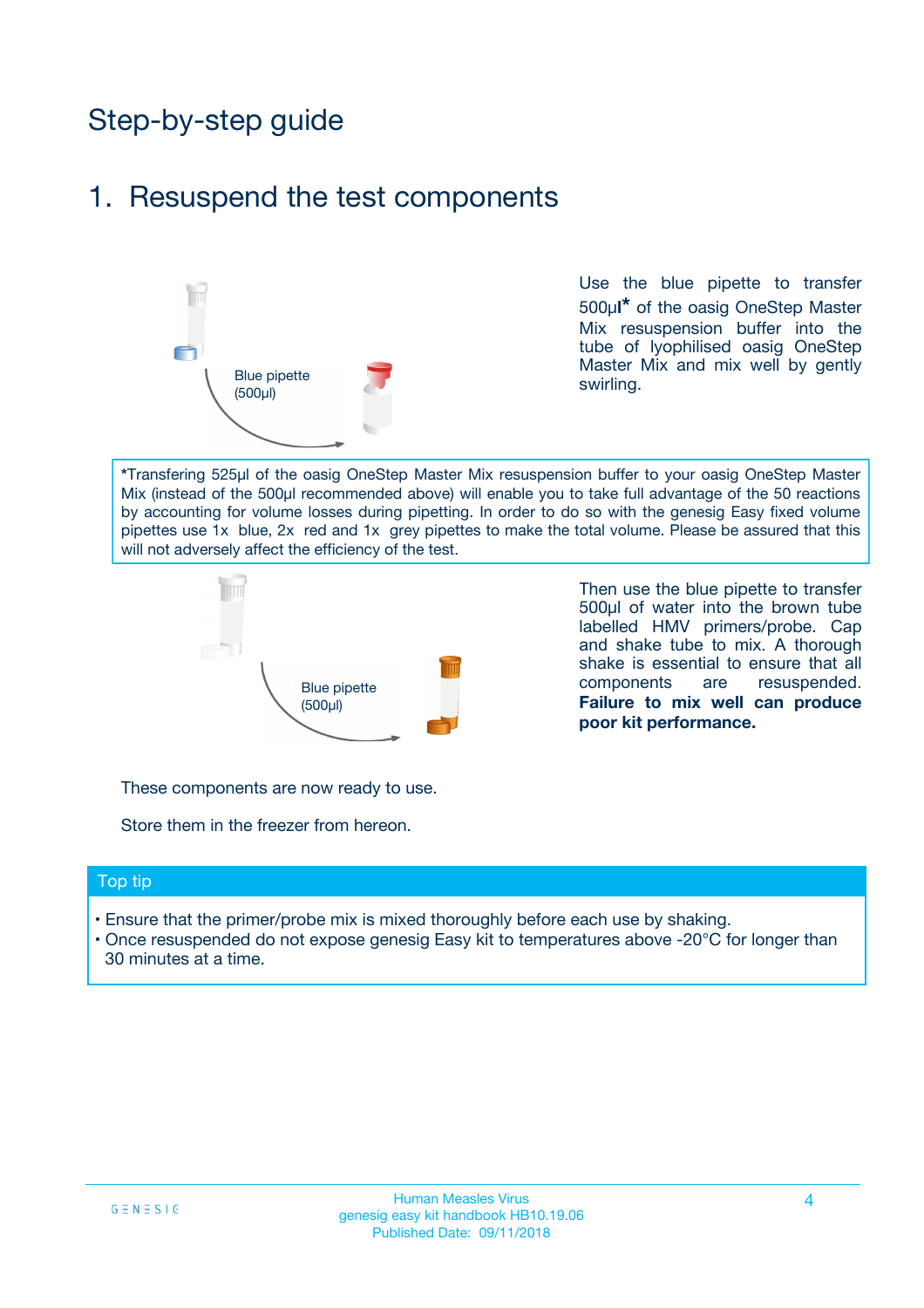## 2. Internal extraction control



Use the blue pipette to transfer 1000µl (2 x 500µl) of template preparation buffer into the Internal Extraction Control RNA tube. Cap and shake tube to mix.

Your kit contains Internal Extraction Control RNA. This is added to your biological sample at the beginning of the RNA extraction process. It is extracted along with the RNA from your target of interest. The q16 will detect the presence of this Internal Extraction Control RNA at the same time as your target. This is the ideal way to show that your RNA extraction process has been successful.

#### **If you are using an alternative extraction kit:**

Use the red pipette to transfer 10µl of Internal Extraction Control RNA to your sample **after** the lysis buffer has been added then follow the rest of the extraction protocol.

#### **If using samples that have already been extracted:**

Use the grey pipette to transfer 5µl of Internal Extraction Control RNA to your extracted sample.

### 3. Add primer/probe mix to all reaction tubes





For every reaction to be run, use the grey pipette to add 5µl of your HMV primers/probe mix to every tube.

#### Top tip

- Always pipette the primer/probe mix directly into the bottom of the tube.
- You can label the tube lids to aid your reaction setup but avoid labelling tube sides.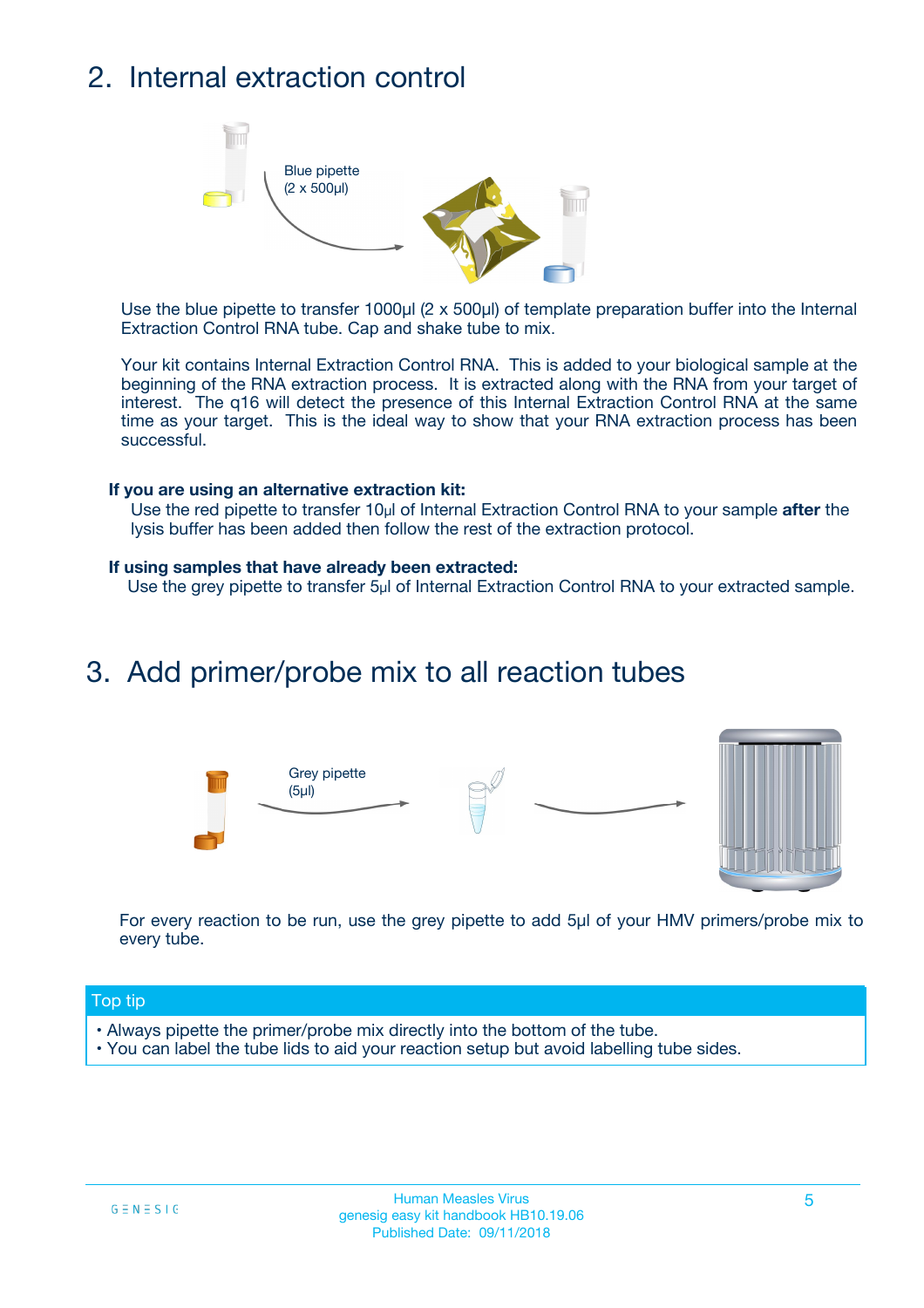# 4. Add Master Mix to all reaction tubes



For every reaction to be run, use the red pipette to add 10µl of the oasig OneStep Master Mix to the tubes containing primer/probe mix.

Move swiftly to begin your q16 run, as any delay after the oasig OneStep Master Mix has been added can effect the sensitivity of your test.

#### Top tip

**•** Always add the oasig OneStep Master Mix to the side of the tube to reduce the introduction of bubbles.

### 5. Negative control



For each test you will require a negative control. Instead of RNA water is used. This sample should typically prove negative thus proving that all of your positive samples really are positive.

To create a negative control reaction simply use the grey pipette to add 5µl of the water to the required reaction tubes. Close these tubes after adding the water.

Because some genesig kit targets are common in the environment you may occasionally see a "late" signal in the negative control. The q16 software will take this into account accordingly.

#### Top tip

**•** Always add the water to the side of the tube to reduce the introduction of bubbles.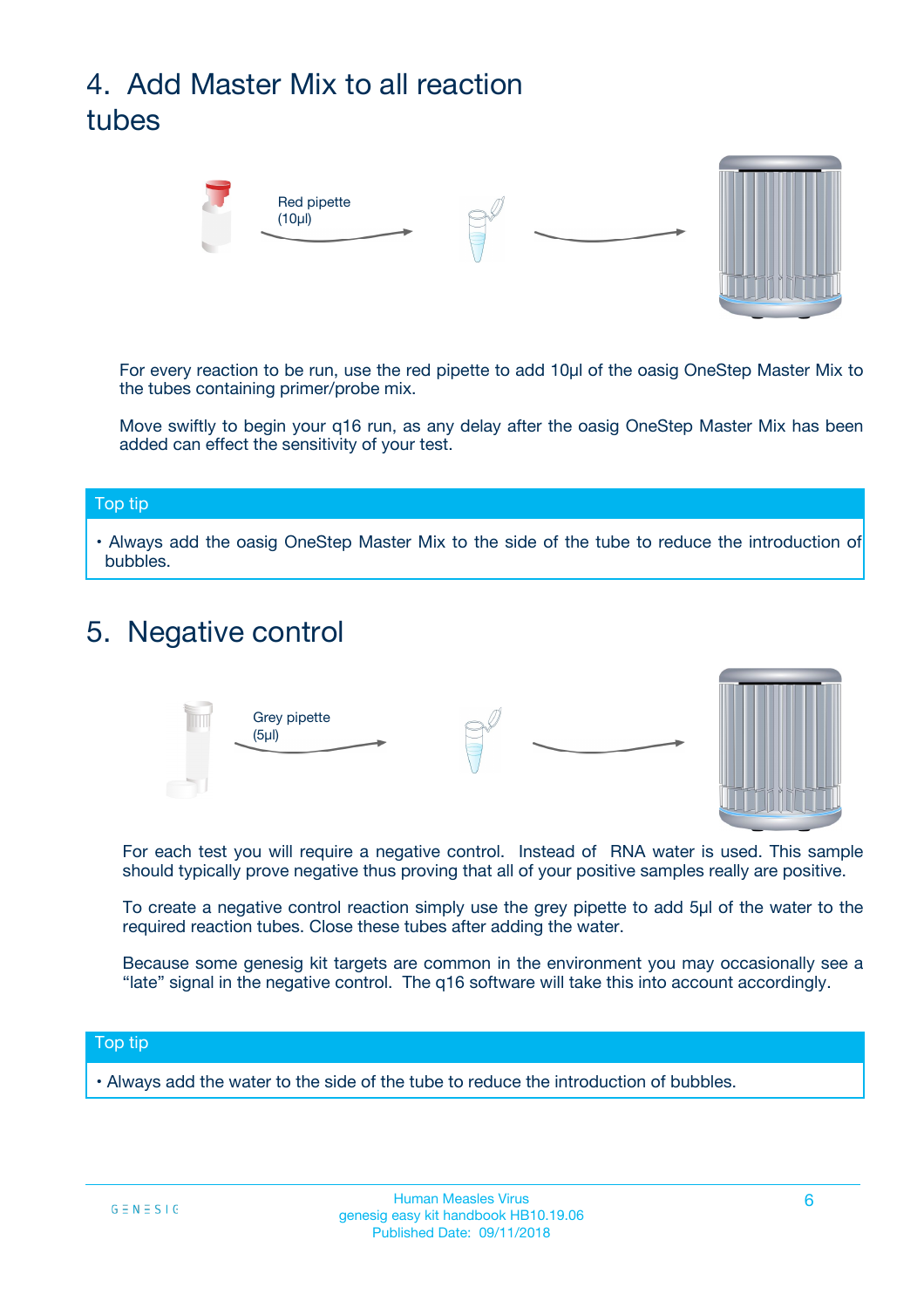## 6. Set up a test





For each sample you wish to analyse, use the grey pipette to add 5µl of your RNA sample to the required reaction tubes. Close these tubes after adding the sample. Always change pipette tips between samples.

#### Top tip

**•** Always add the RNA sample to the side of the tube to reduce the introduction of bubbles.

## 7. Positive control



Use the blue pipette to transfer 500µl of template preparation buffer into the positive control template tube. Cap and shake tube to mix.

Each time you run a test you will require a positive control. This is a small portion of RNA from your target of interest. It serves two purposes:

1. It will always test positive so it shows that everything is working as it should be.

2. The q16 software knows how much RNA is present in the positive control. So it can automatically compare your sample of interest with the positive control to calculate the amount of target RNA in your sample.

To create a positive control reaction simply use 5µl of the positive control instead of your RNA sample.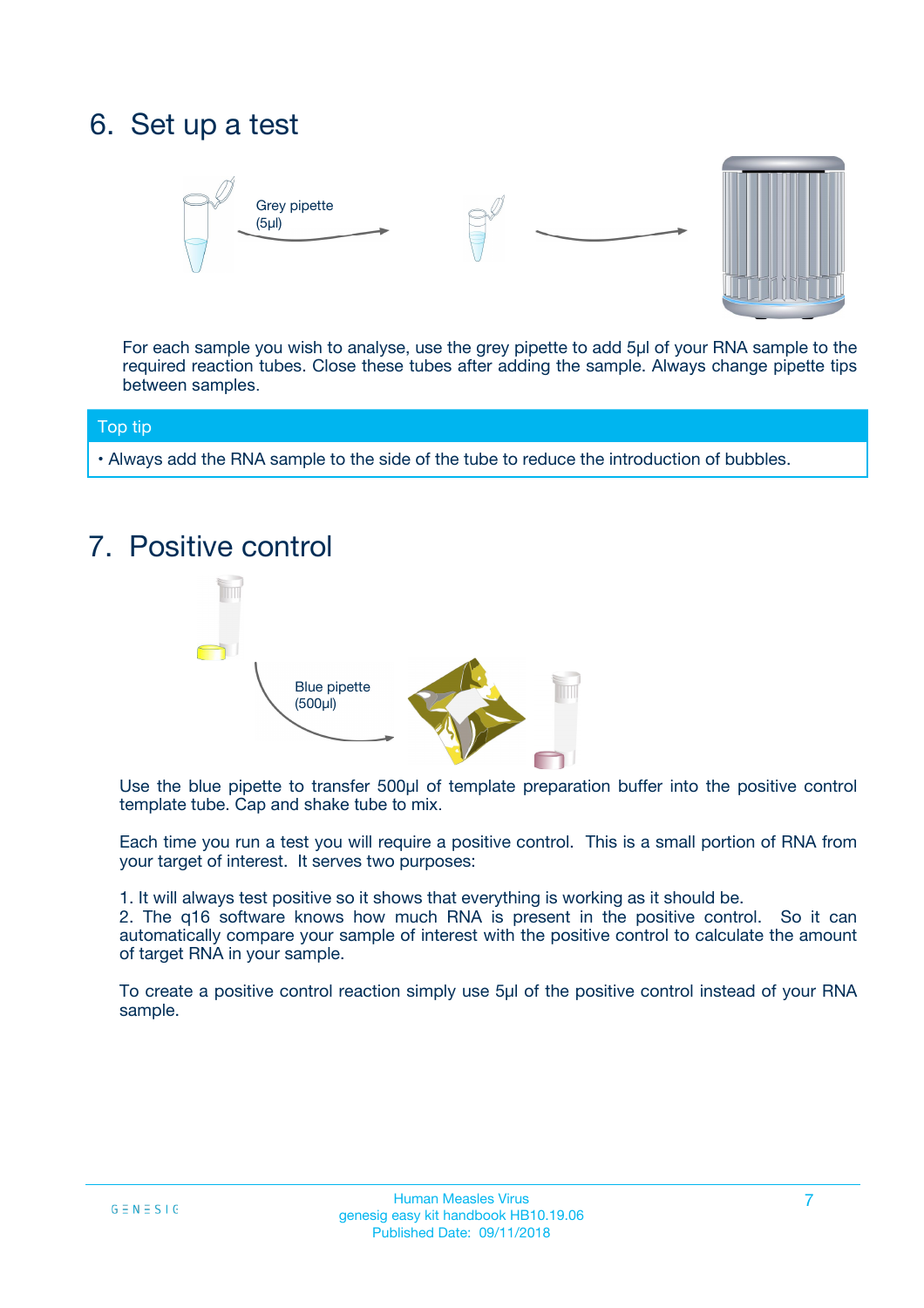



Take great care when setting up your positive control. The positive control template has the potential to give you a false positive signal in your other samples. Set positive controls up last after all other sample tubes are closed. Always change pipette tips between samples. You may even choose to set up positive controls in a separate room.

#### Top tip

**•** Always add the positive control template to the side of the tube to reduce the introduction of bubbles.

## 8. Running the test

Place the tubes into the correct positions in your q16 as defined by the software, this may include positioning of empty tubes to ensure that the q16 lid is balanced. The run can then be started.

|                         | genesig q16 PCR software - 1.2<br><b>Open Experiments:</b><br>Unsaved (New Experiment 2<br>$\blacktriangledown$                                                                                      | <b>E</b> Open<br>Save<br>$\sqrt{2}$ New                                   | $\Box$<br>Save As<br>$G \equiv N \equiv S \mid G$<br><b>B</b> Close<br><b>X</b> Configuration                    |
|-------------------------|------------------------------------------------------------------------------------------------------------------------------------------------------------------------------------------------------|---------------------------------------------------------------------------|------------------------------------------------------------------------------------------------------------------|
| Stages:<br><b>Notes</b> | Setup<br><b>Results</b>                                                                                                                                                                              | <b>Samples</b>                                                            |                                                                                                                  |
| <b>Notes</b>            | <b>Name and Details</b><br>New Experiment 2017-10-26 11:06<br>Kit type: genesig® Easy Target Detection kit<br>Instrument Id.:<br>Run Completion Time:<br>$\blacktriangle$<br>$\overline{\mathbf{v}}$ | Color<br>Name<br>Sample 1<br>Sample 2<br>Sample 3<br>Sample 4<br>Sample 5 | <b>Tests</b><br>Note<br>Color<br>Note<br>Name<br>على<br>4<br>Test 1<br>$\equiv$<br>$\equiv$<br>一个<br>借<br>÷<br>⊕ |
| <b>Well Contents</b>    |                                                                                                                                                                                                      |                                                                           | Run                                                                                                              |
| Pos.                    | Test                                                                                                                                                                                                 | Sample                                                                    | <b>Run Status</b>                                                                                                |
| $\blacktriangleleft$    | Test 1                                                                                                                                                                                               | Negative Control                                                          | $\blacktriangle$                                                                                                 |
| $\overline{2}$          | Test 1                                                                                                                                                                                               | Positive Control                                                          |                                                                                                                  |
| 3                       | Test 1                                                                                                                                                                                               | Sample 1                                                                  | Show full log                                                                                                    |
| $\overline{4}$          | Test 1                                                                                                                                                                                               | Sample 2                                                                  |                                                                                                                  |
| 5                       | Test 1                                                                                                                                                                                               | Sample 3                                                                  | <b>Run Control</b>                                                                                               |
| 6                       | Test <sub>1</sub>                                                                                                                                                                                    | Sample 4                                                                  |                                                                                                                  |
| $\overline{7}$          | Test 1                                                                                                                                                                                               | Sample 5                                                                  |                                                                                                                  |
| 8                       |                                                                                                                                                                                                      |                                                                           | $\triangleright$ Start Run<br>■ Abort Run                                                                        |
|                         |                                                                                                                                                                                                      |                                                                           | $\overline{\mathbf{v}}$                                                                                          |

#### Top tip

- Before loading tubes into the q16, check for bubbles! Flick the bottom of the tubes to remove any bubbles that may have formed during the test setup.
- Apply centrifugal force with a sharp wrist action to ensure all solution is at the bottom of the reaction tube.
- When repeating a test you can use a previous file as a template by clicking 'open' then selecting File name > Files of Type > Experiment file as template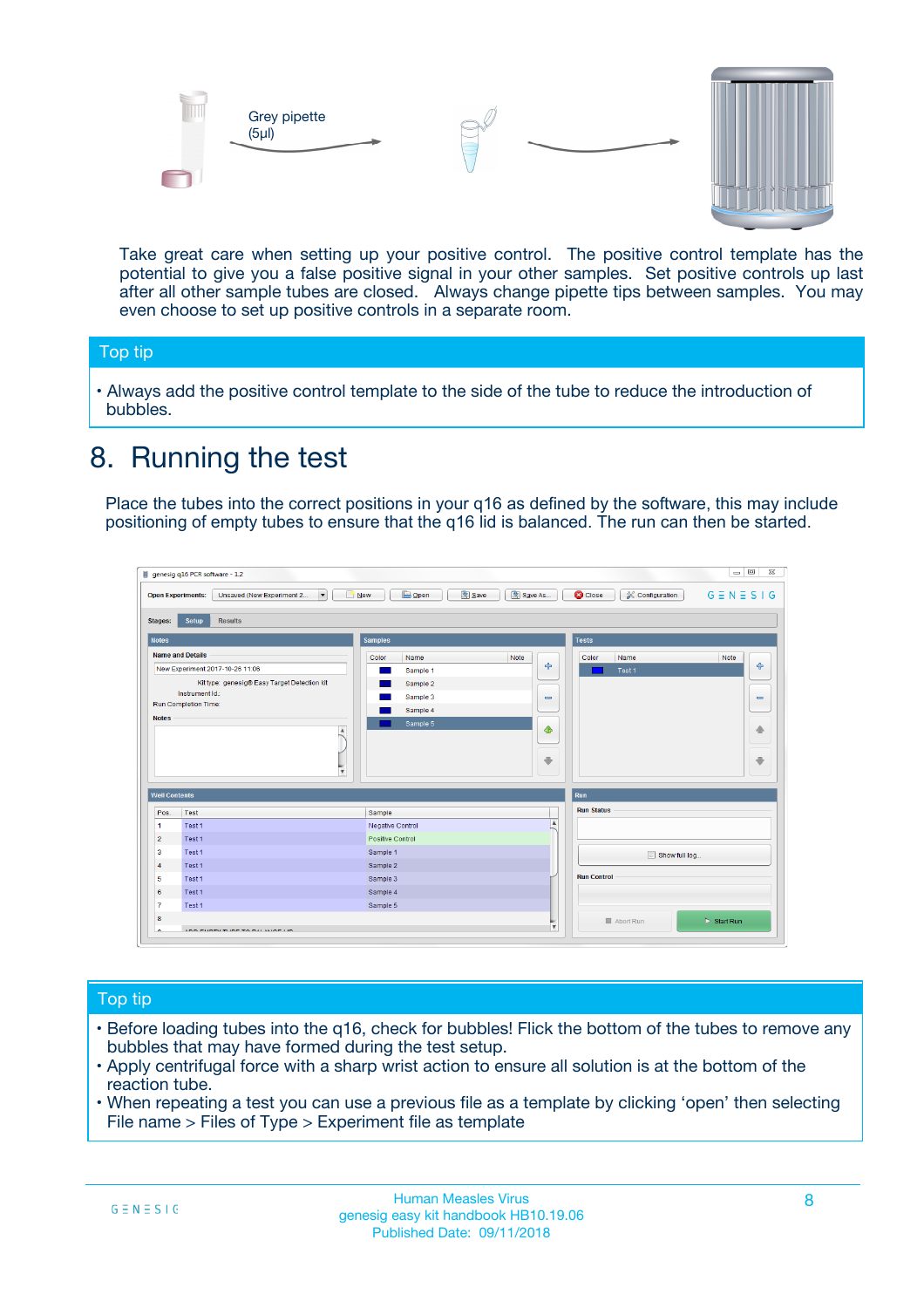### What do my results mean?

Analysis of your data is carried out automatically by the genesig q16. The following information is designed to help you fully understand a result or to troubleshoot:

### "Positive"

#### **Explanation**

Your sample has produced a positive result. Your target of interest is present and you can use the reported quantity.

### "Negative"

#### **Explanation**

Your sample has produced a negative result. The target is not present in your sample.

### "Test contaminated"

#### **Explanation**

The Negative Control should be completely free of any DNA/RNA. If you see this error message it means that at some point during the setup, the Negative Control has been contaminated with DNA/RNA and has given a positive signal. This contamination has invalidated the test. The Positive Control and your test samples are both possible sources of contaminating DNA/RNA. The genesig q16 reaction tubes from previous runs will also contain very high amounts of DNA so it is important that these are carefully disposed of after the run is completed and NEVER OPENED. It may be the case that your kits have become contaminated which will lead to the same problem occurring repeatedly.

#### **Solutions**

1. Clean your working area using a commercial DNA remover solution to ensure the area is DNA free at the start of your run and re-run the test.

2. If the problem persists then the kit has become contaminated and it will have to be discarded and replaced with a new kit. When you open the new kit, run a simple test to show that changing the kit has solved the problem. Prepare a test which includes only the Positive Control, the Negative Control and one 'mock sample'. For the 'mock sample' add water instead of any sample RNA. The result for the Negative Control and the mock sample should be negative indicating that contamination is no longer present.

#### **Preventive action**

An ideal lab set-up has a 'Clean area' where the test reagents are prepared and a 'sample area' where DNA/RNA samples and the Positive Control template are handled. The best workflow involves setting up all the test components (excluding the positive control template) in the clean area and then moving the tests to the sample area for sample and Positive Control addition. If this method is followed then the kit components are always kept away from possible sources of contamination. For extra security the Negative Control can be completely prepared and sealed in the clean area. All work areas should be decontaminated regularly with DNA remover.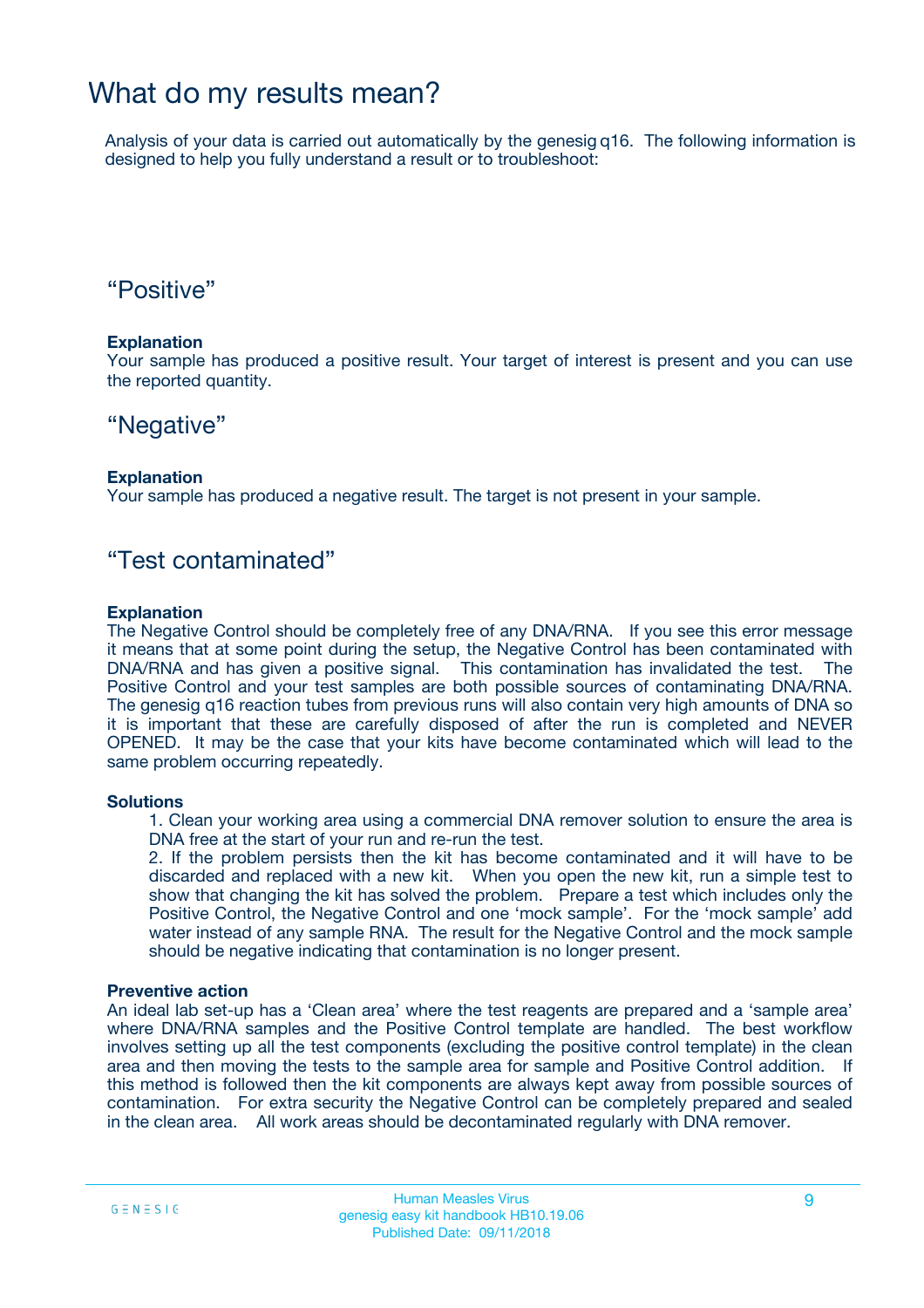### "Sample preparation failed"

#### **Explanation**

The test has failed because the quality of the sample was not high enough. The Internal Extraction Control component identifies whether the sample has been prepared correctly and is of suitable quality. This error message means that this quality control test has failed and the sample quality is not high enough for analysis.

#### **Solutions**

1. Check the sample preparation protocol for any user errors then repeat.

2. Poor quality samples can result from overloading the sample preparation protocol with too much starting material. Try reducing the amount of starting material then repeat.

3. Failing to add the Internal Extraction Control RNA to your sample during the sample preparation protocol can also lead to a reported result of "sample preparation failed". Ensure that this step has not been overlooked or forgotten. If your samples are derived from an archive store or from a process separate from your genesig Easy extraction kit; you must add 5µl of Internal Extraction Control RNA into each 0.5ml of your sample to make it suitable for use on the q16.

### "Positive result, poor quality sample"

#### **Explanation**

The test is positive so if you are only interested in obtaining a 'present or absent' answer for your sample then your result is reliable. However, the test contains an Internal Extraction Control component that identifies if the sample is of high quality. This quality control test has failed and the sample is not therefore of high enough quality to accurately calculate the exact copy number of RNA present. If you require quantitative information for your sample then proceed with the solutions below.

#### **Solutions**

1. For appropriate solutions, read the "Sample preparation failed" section of this handbook.

### "Test failed"

#### **Explanation**

The test has failed because the Positive Control has not worked. The Positive Control is present to show that all aspects of the test are working correctly together. When this control test fails, the test as a whole is invalidated. This finding indicates that a problem has occurred in the reaction set-up part of the experiment and has nothing to do with sample preparation.

#### **Solutions**

- 1. Check the entire workflow and test set-up to look for any user errors, then repeat the test e.g. have the right colour pipettes and solutions been used with the correct tubes?
- 2. Ensure the positive and negative controls are inserted into the correct wells of your q16.

3. A component of the test may have 'gone off' due to handing errors, incorrect storage or exceeding the shelf life. When you open a new kit, run a simple test to show that changing the kit has solved the problem. Prepare a test which includes only the Positive Control, the Negative Control and one 'mock sample'. For the 'mock sample' add internal control template instead of any sample RNA. If the Positive Control works, the mock sample will now be called as a negative result.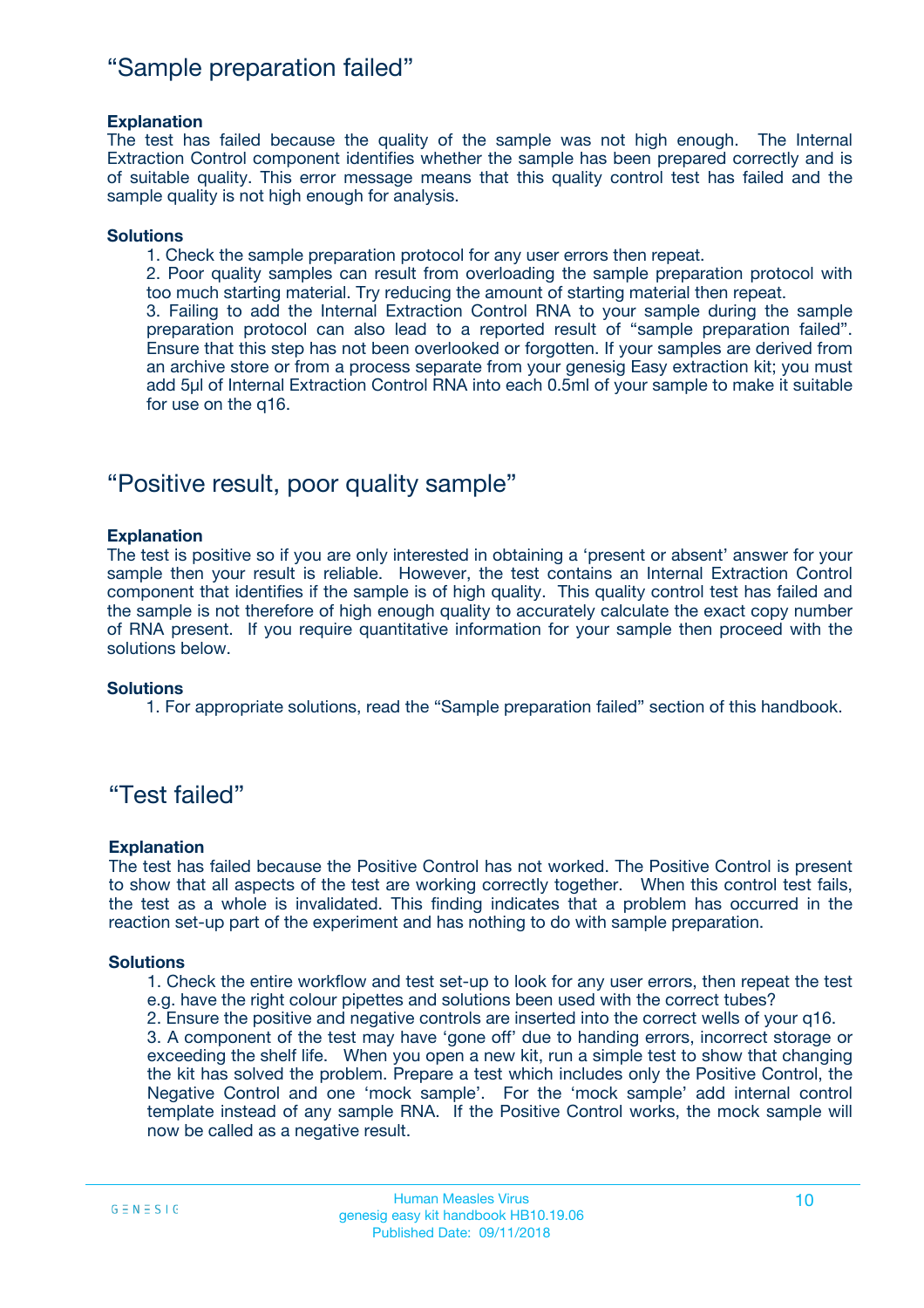### "Test failed and is contaminated"

#### **Explanation**

The Positive Control is indicating test failure, and the Negative Control is indicating test contamination. Please read the "Test Failed" and "Test contamination" sections of this technical support handbook for a further explanation.

#### **Solution**

1. For appropriate solutions, read both the "Test failed" and "Test contaminated" sections of this handbook.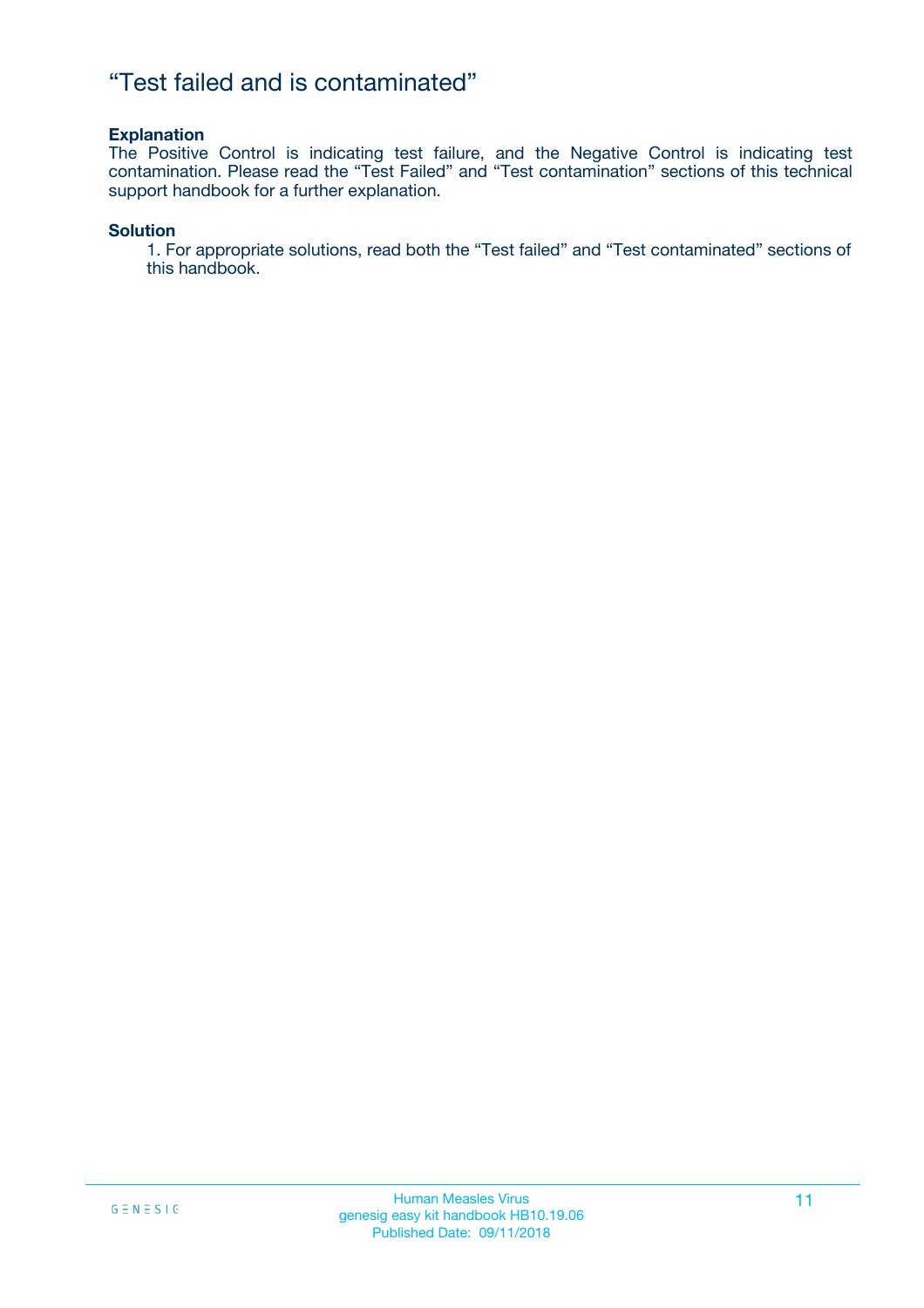## Human Measles Virus

Measles virus is single-stranded RNA virus of the Paramyxoviridae family. The genome of this virus is 15,894 bp in length enclosed in a helically symmetric nucleocapsid surrounded by an enveloped, forming a spherical virion.

Transmission of the measles virus is via infected respiratory droplets that may be aerosolised. The virus attaches to the host cell and the viral envelope fuses with the cell membrane which allows release of the nucelocapsid into the cell. In the cell cystoplasm, the RNA genome of the virus is replicated and subsequently is packaged into a new nucleocapsid which buds from the host cell obtaining an envelope from the cell membrane. After transmission the virus infects and replicates in the lymphatic system, blood vessels and central nervous system.

Infection with the measles virus leads to a respiratory infection that with an incubation period of around 14 days leads to symptoms including cough, fever, conjunctivitis, coryza and a maculopapular rash of the skin seen several days after onset of the fever. The infection can lead to complications that cause relatively mild symptoms such as diarrhea to more sever symptoms including pneumonia and encephalitis.

A vaccine against measles is given to children in 2 doses at the 18 months and 4-5 years old. If immunity is not acquired and infection with the virus occurs, treatment is targeted at relieving the symptoms.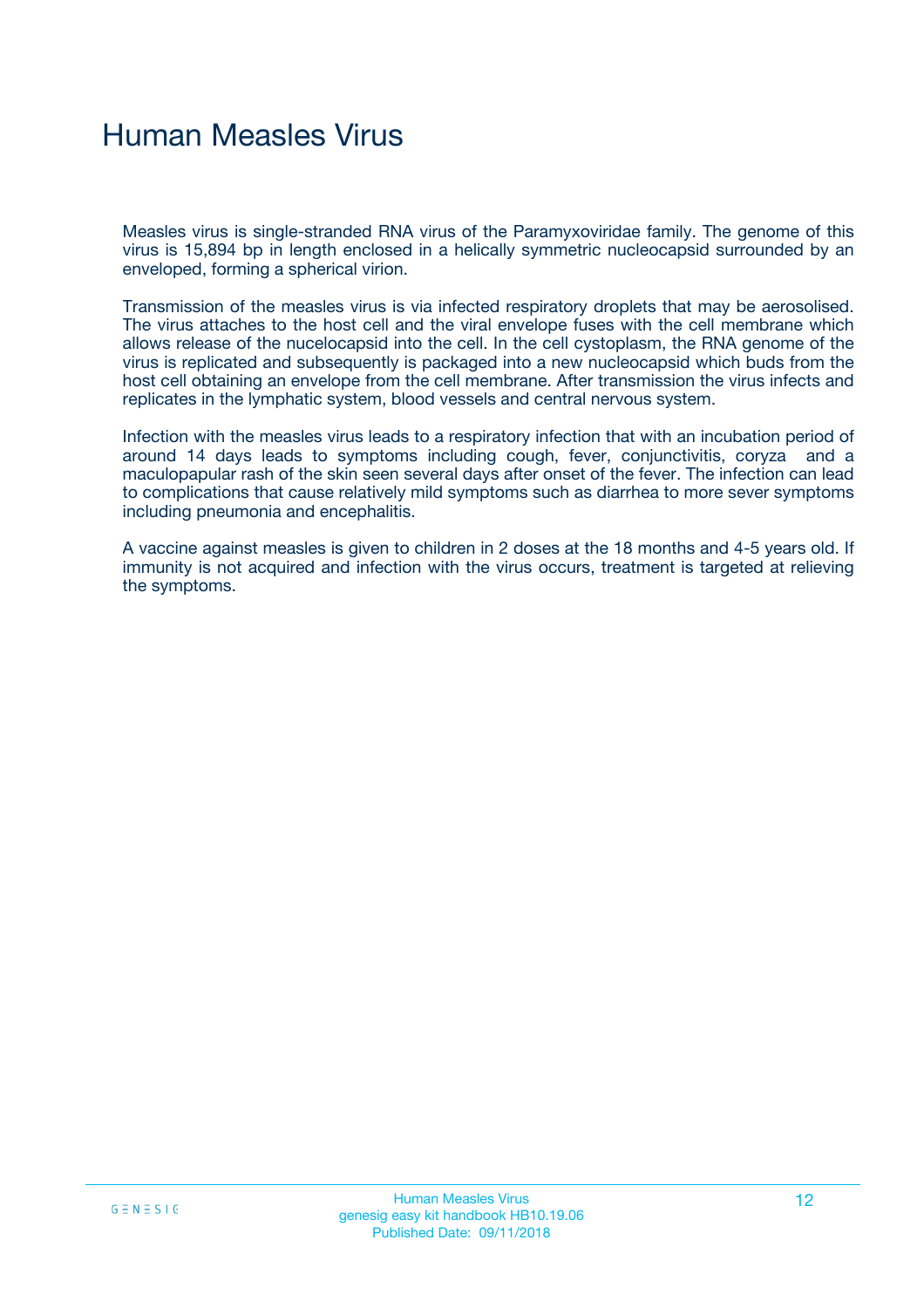## **Specificity**

The Primerdesign genesig Kit for Human Measles Virus (HMV) genomes is designed for the in vitro quantification of HMV genomes. The kit is designed to have a broad detection profile. Specifically, the primers represent 100% homology with over 95% of the NCBI database reference sequences available at the time of design.

The dynamics of genetic variation means that new sequence information may become available after the initial design. Primerdesign periodically reviews the detection profiles of our kits and when required releases new versions.

The target sequence small within the nucleocapsid (N) gene, has previously been shown to be a good genetic marker for all HMV strains in other clinical real time PCR based studies (Miho Akiyama et.al 2009). The primers and probe sequences in this kit have 100% homology with over 95% of reference sequences in the NCBI database based on a comprehensive bioinformatics analysis.

If you require further information, or have a specific question about the detection profile of this kit then please send an e.mail to enquiry@primerdesign.co.uk and our bioinformatics team will answer your question.